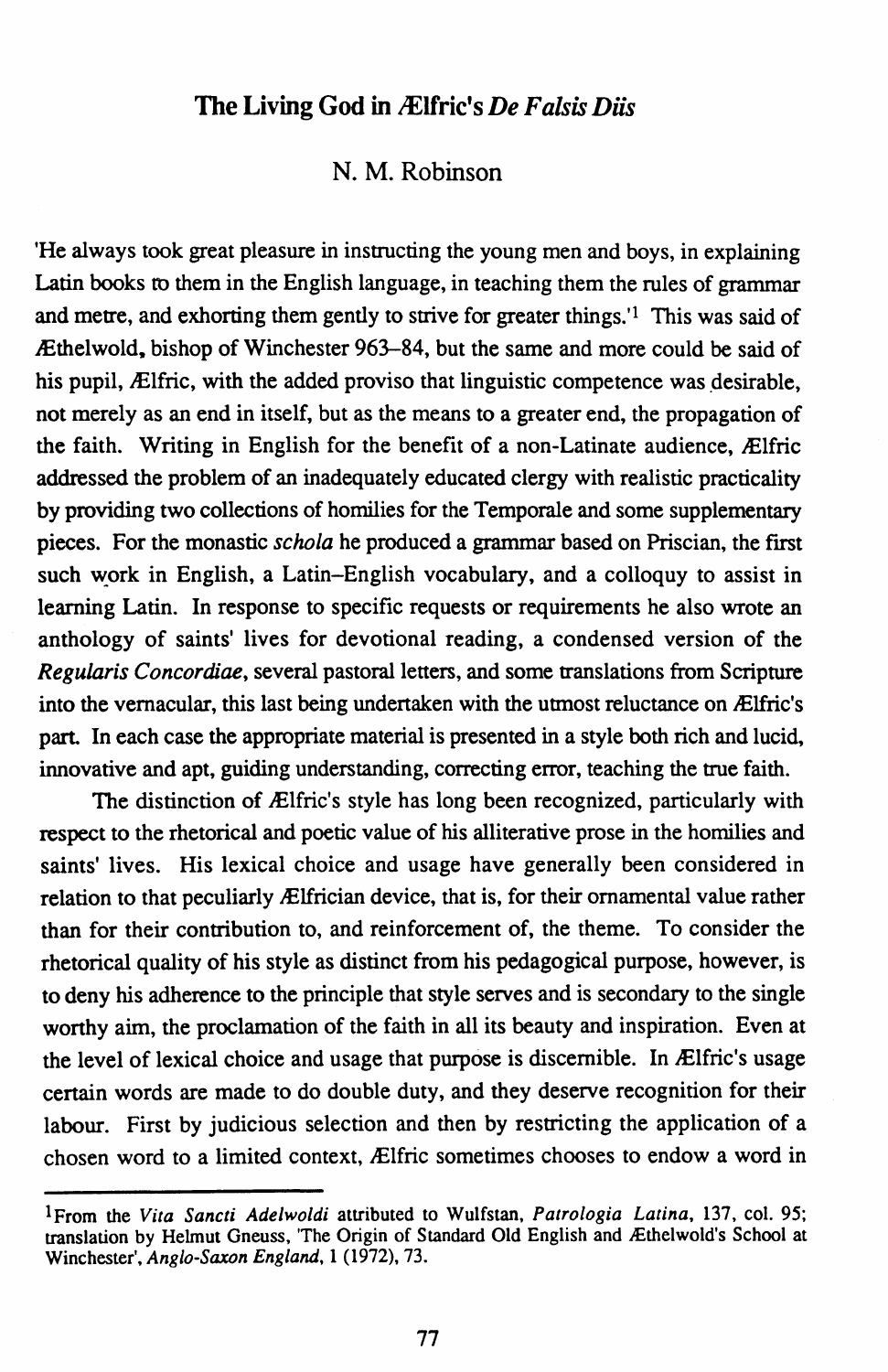common currency with a theological connotation so that its employment then serves to support and enrich his argument.

A case in point is the word *lifiende,* for which he reserves a sense of 'eternally living', referring exclusively to God or members of the Trinity. For mortal men, including Christ in his human aspect, and for other creatures, Ælfric uses the alternative participial form *libbende* or, depending on the context, *cucu.* In *De Falsis Diis*,<sup>2</sup> Ælfric is directly concerned with exposing the error of pagans who adhere to false gods  $-$  classical, Danish, and Biblical  $-$  and with demonstrating the superiority of the Christian God by virtue of both his eternal nature and his power. This usage of *lifiende* is important in differentiating between the Christian God and the pagan gods *Ælfric* means to discredit; the lexis itself constitutes a theological statement, and this subtle semantic support gives his argument a quality of irrefutability by its insistent, subliminal message.

The presence of at least some part of *De Fa/sis Diis* in eight Old English manuscripts,3 including Wulfstan's revision,4 and in a free translation in an Old Icelandic sermon,5 attests to its wide dissemination and authority. Pope places *De Falsis Diis among Ælfric's early pieces on the basis of manuscript evidence* (I, 147) and infers, from the parenthetical assertion concerning the relationship of Jove and  $\dot{\Omega}$ , complete only in one manuscript, that the extant fragments represent more than one stage of composition, preserving revisions made by Ælfric himself  $(II, 673)$ . If this is so, then one can assume that where  $\mathcal{L}$  Elfric's lexical choice and application significantly reinforce the theme, and where this is retained in revised versions, this usage is conscious and deliberate.

The essential difference between God and the pagan gods lies in God's eternal existence. The origin of the gods can be traced to a particular source, and, since they are unable to transcend death, they can be destroyed, whereas God is 'aefre unbegunnen and ungeendod' (l. 21). The quality of eternal existence and the capacity to grant life to His creatures belong solely to God, and *Elfric's* usage distinguishes between His eternal life and the mortal life that is His gift. The pagan gods and the various idols have an earthly origin, the former born of human imagination and the latter of the skill of men. Thus neither can be comparable with God. !Elfric dismisses Saturn and his progeny as being both base and foul by nature and devotes relatively little time to them, claiming that

<sup>&</sup>lt;sup>2</sup>Homilies of Ælfric: A Supplementary Collection, edited by John C. Pope, 2 vols, EETS, o.s. 260 (1967). Pope notes the restricted sense of */ifiende* in his glossary, II, 883.

<sup>&</sup>lt;sup>3</sup>See Pope, *Homilies of Ælfric*, II, 673-74, for a discussion of the extant manuscripts.

*<sup>4</sup>The Homilies of Wulfstan,* edited by Dorothy Bethurum (Oxford, 1957), p. 221-24.

<sup>&</sup>lt;sup>5</sup>'Um ðat hvaðanotru hofst' in *Hauksbók*, edited by Eirikur Jónsson and Finnur Jónsson (Copenhagen, 1892-96), p. 156.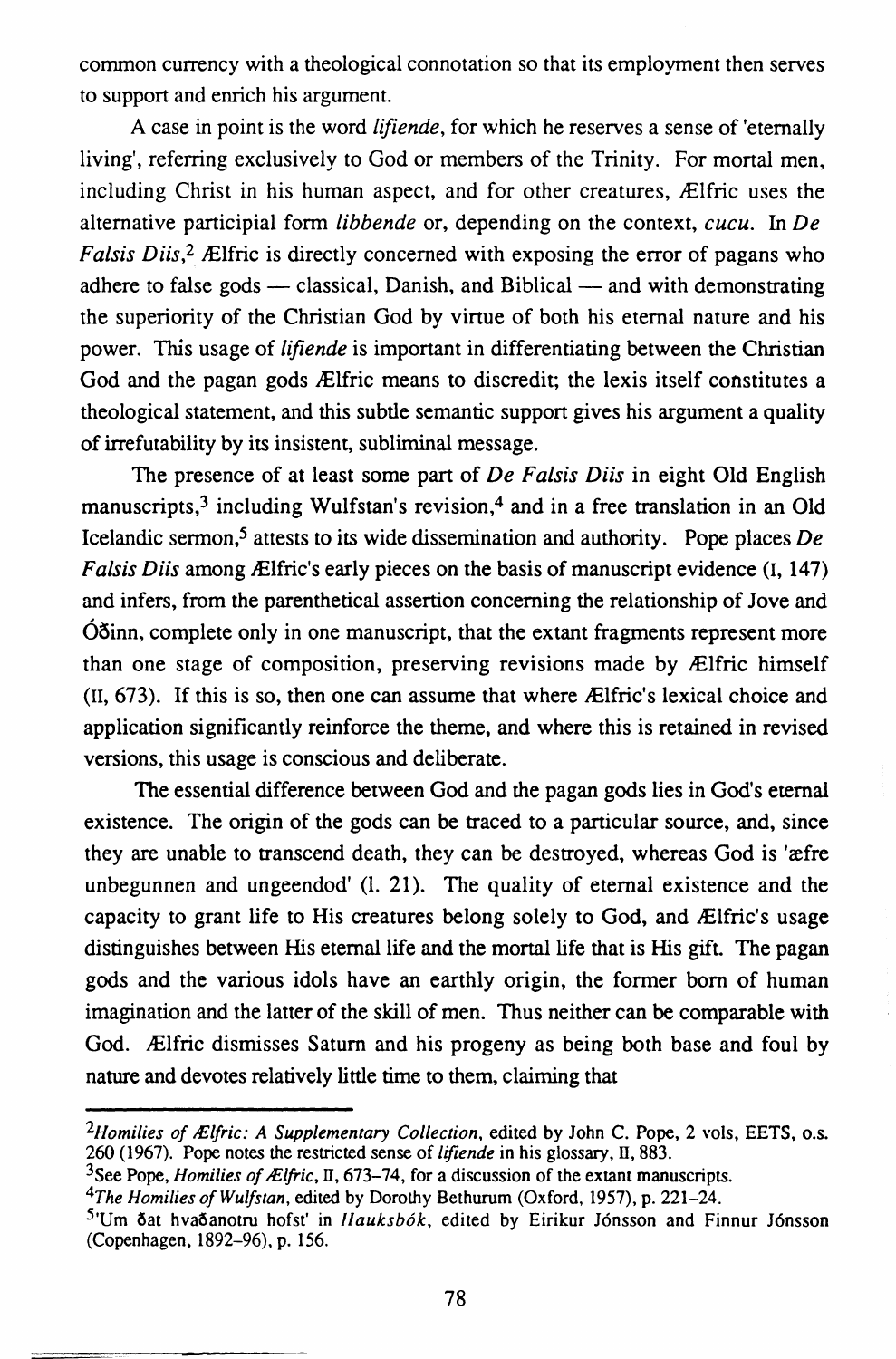Se syrwienda deofol, pe swicað embe mancyn, gebrohte pa hæpenan on bæt healice gedwyld.  $(11, 159-60)$ The plotting devil, who deceives mankind, brought those heathens into profound error.

Scandinavian heathenism is dealt with simultaneously by identifying borr with Jove. Óðinn with Mercury, and Fricg with Venus, and belief in these gods is encompassed in *poet healice gedwyld*. The worship of idols is easily shown to be foolish and Ælfric wonders at the self-deception of the smith who

> swa lange he sloh bone samworhtan god, and mid his græfseaxe holode hetelice ba eagan, ne stod him nan ege for bære anlicnysse: ac bonne heo geworht was, he wurbode hi for god. (ll. 206–09) as long as he struck at the unfinished god, and, with his sculpting tool. violently hollowed out the eyes, there was no awe upon him of the image: but when it was finished, he worshipped it as a god.

He points out the use made by the devil of such idols, to the peril of the souls of the worshippers (ll. 197-201), but the case for the deification of idols seems, in Ælfric's view, too weak to require extensive rebuttal.

 $\mathbb{R}$  Elfric diverges from his source<sup>6</sup> in explaining the reason for pagan worship of natural elements such as the sun and moon, fire, water, and earth, emphasizing the supremacy of God as the creator of the world and all its parts, 'us mannum to bryce' (1, 91). His poetic expansion of Martin of Braccara's version suggests that the pagan devotion was inspired by the striking appearance of the sun, moon, stars, and fire, and by gratitude to the earth for food (11, 82–98). Martin's explanation that the elements were believed to have emerged of their own accord is not taken up, except that the statement in lines 90–91 may refer to this belief as a misconception:

> Ac hi mihton tocnawan, gif hi cuðan ðat gescead, þæt se is ana God þe hi ealle gesceop. But they would know, if they had the power of reason, that it is God alone who created them all.

Both Wulfstan and the Icelandic homilist follow Ælfric rather than Martin in this explanation. Ælfric's treatment accords with the theme in this section that God the creator is superior to any part of his creation, and the simplicity of these grounds for

<sup>&</sup>lt;sup>6</sup>Pope identifies the source as Martin de Braccara, *De Correctione Rusticorum*, ch. 6, p. 186: 'Alii adorabant solem, alii lunam vel stellas, alii ignem, alii aquam profundam vel fontes aquarum, credentes haec omnia non a deo esse facta ad usum hominum, sed ipsa ex se orta deos esse' (Homilies of Ælfric, II, 680-81). An English translation of this section is given by Ursula and Peter Dronke in The Prologue of the Prose Edda: Explorations of a Latin Background (Reykjavík, 1977), p. 155. See also Audrey L. Meaney, 'Ælfric and Idolatry', Journal of Religious History, 13  $(1984), 119.$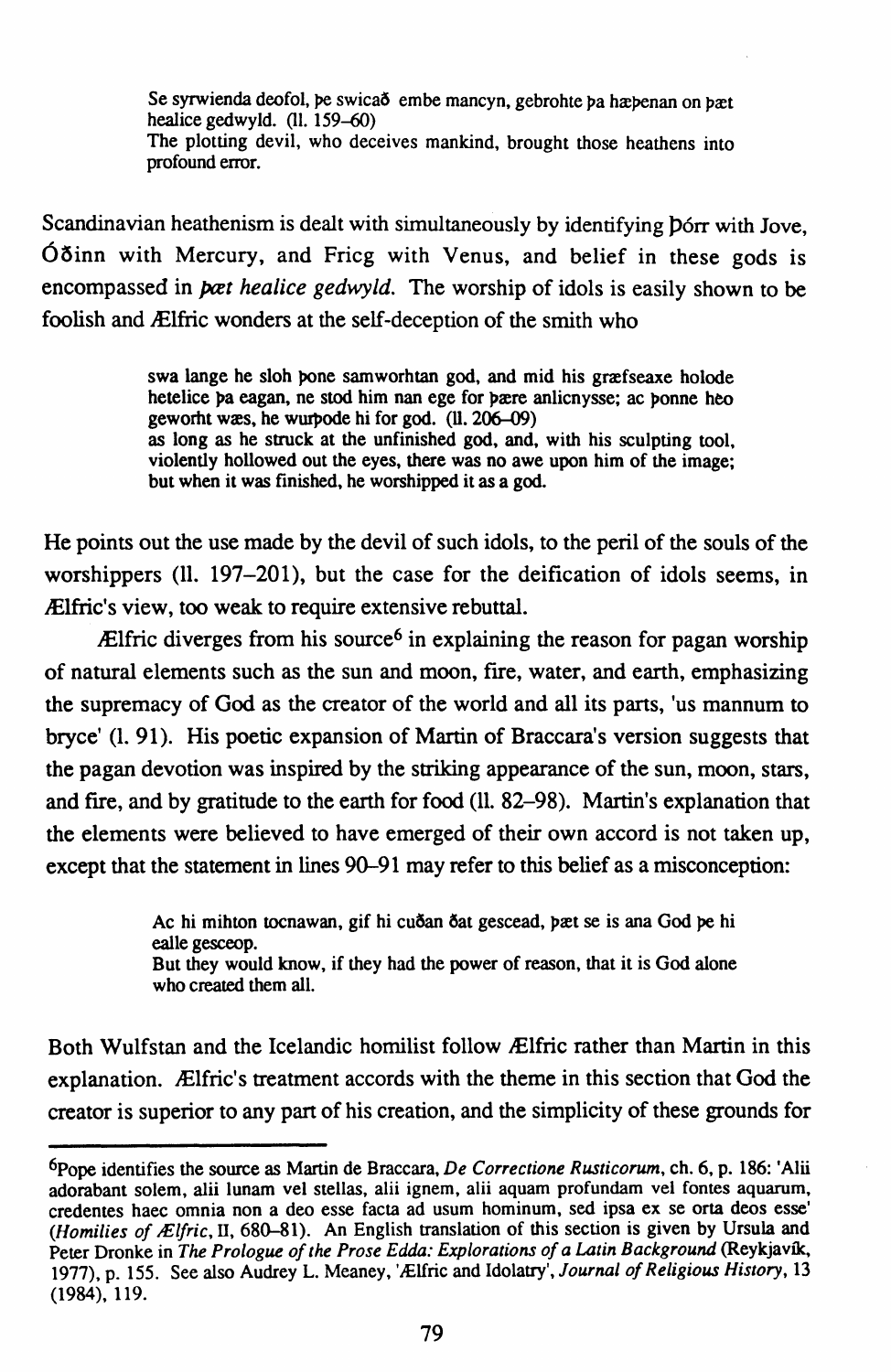dismissal allows him to move quickly to the main part of his homily, dealing with false gods of the Old Testament. It is in this section that the significance of his exclusive application of *lifiende* is most apparent.

The *Microfiche Concordance to Old English7* lists some one hundred and twenty-three occurrences of *lifiende*, or one of its inflected forms, in Ælfric's work. including the variant spellings *lifigende, lyfiende,* and *lyfigende.* The word is associated with *God, drihten* (referring to God), *gast, Halend* and *Crist,* with only two exceptions, and occurs in homilies, saints' lives, and letters. Of the exceptions, one is the false attribution of eternal divinity to Bel in *De Fa/sis Diis* (11. 371-72): 'Ne binc( $\delta$ ) be, la. Danihel, bæt bes deorwyr $\delta$ a Bel sy *lifiende* g(o)d' ('Do not suppose, Daniel, that this precious Bel is a living god'). This is followed by a rebuttal and proof of its falsity. The other occurs in the *vita* of St Cecilia: 'Valerianus andwyrde hwat bið afre soðlicre oð de to gelyfanne amigum *lifigendum* menn' (11. 66-67) ('Valerius replied what is always true and to be believed by any living man'). 8 The explanation for the use of the collocation *lifigendum menn* is not immediately evident as in the previous example from *De Fa/sis Diis* but it is significant that Valerian is not at this time a Christian. Lines 69-70 read 'Se papa 6a sið an hine sona gefullode and his geleafan hine tæhte' ('The Pope then immediately baptized him and taught him his faith'), and it is worth noting that, after his baptism and instruction, he later describes his brother as 'on pysum life wunigende' (1. 88). As both exceptional examples are spoken by non-Christians, it is possible that JElfric's usage takes into account pagan ignorance of God's eternal existence. His restriction of the meaning of *lifiende* refers to a Christian concept which a pagan would not be expected to possess.

The *Microfiche Concordance* lists substantially more occurrences in Old English overall of *lifiende/lyfiende* than of *libbende/lybbende,* approximately four hundred of the former and two hundred of the latter; and only in Ælfric's work is there any reservation of either of these forms to a special use. In JElfric, *libbende* is associated with a variety of nouns: *casere,jolc, Cristen, apostolas, bisceopas, massepreosts, eng/as, man, mancyn, Cuobertus, stanas, gesceaft, cild, maden, witegan, cyningas, godspellere, modor, eorpan, sawle.* JElfric applies *libbende* a number of times to Christ in his mortal aspect, but only in one instance does the word refer to God: 'Nu todælde petrus swutelice bone soðan geleafan þa ða he cwa<sup>3</sup>, bu eart crist pas lifiendan godes sunu; se is *lybbende* god be haefð lif and wununge burh hine sylfne buton anginne' ('Now Peter expressed the true faith

<sup>7</sup>Richard Venezky and Antonette diPaolo Healy, *A Microfiche Concordance to Old English*  (Toronto, 1980).

*<sup>81£/</sup>fric's Lives of Saints,* edited by W. W. Skeat, EETS, o.s. 76, 82 (1881, 1900; reprinted, 2 vols, 1966), II, 356.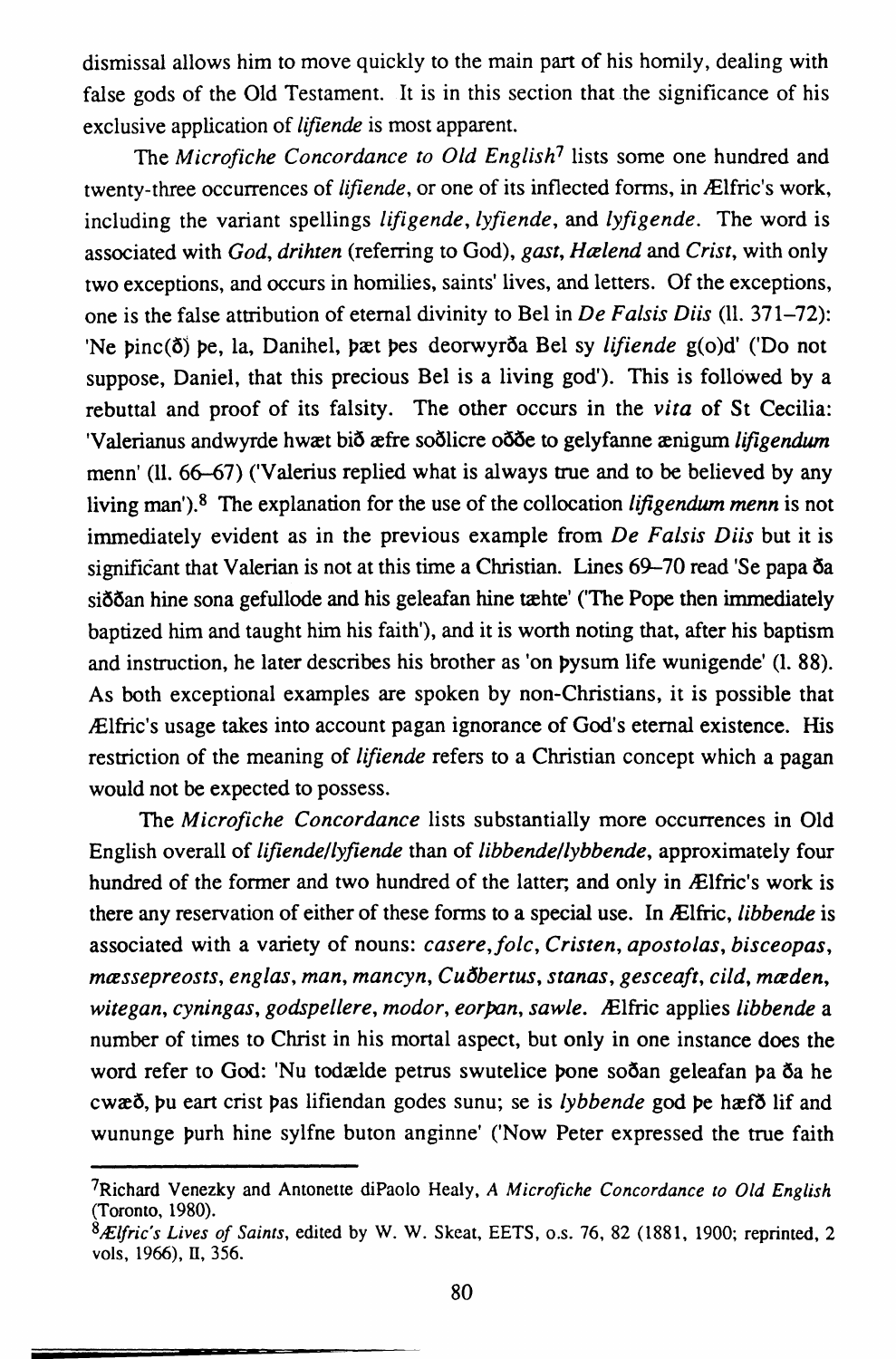clearly when he said, You are Christ, son of the living God; He is the living God who has life and being through himself, without beginning').<sup>9</sup> Here the clause 'se is lybbende god ... buton anginne' explains the eternal, independent nature of God's life as if in definition of the meaning of *lifiendan* in the previous clause. God lives, without beginning and without ever having been created; He is the sole creator. It is noteworthy that the form 1Elfric chose to reserve as an epithet of God is the one that occurs most widely in the Old English *corpus* in its general sense, so that the familiar concept of life, normally comprehensible only in an earthly context, is linked by restricted usage to its source or creator.

In *De' Fa/sis Diis* the restriction of *lifiende* to the divine attribute, 'eternally living', helps to reinforce the argument that the life of man and beast is different in quality from that of God, and that mortal life is conferred by the Trinity (1. 19): 'and purh pone Gast syndon ealle gesceafte geliffæste' ('and through the Spirit all creatures are brought to life'). There is thus an important distinction between the Christian God and the pagan gods of the Old Testament who are limited by mortality to a specific span of time and whom 1Elfric describes as *cucu.* 

While there are many instances elsewhere in Old English literature of *lifiende*  associated with words for God, it is also commonly applied to mortals, frequently in material with which Ælfric was familiar, for example in the vernacular translations of Gregory and Bede, and in the contemporary works of Wulfstan. Many of the instances of *lifiende* occur in glosses, where the Latin word is usually a form of *vivare.* In these works, there is no differentiation between *lifiende* and the other forms of the present participle of *libban.* There is no inherent semantic distinction between the participial variants. In *De Falsis Diis*, wherever Ælfric preserves a close parallel with his source, his use of *lifiende* corresponds with some form of *vivare* also,<sup>10</sup> but in line 436 the *Deus vivens* of the Vulgate source<sup>11</sup> is rendered *cucu*, Ælfric's preference distinguishing between the eternally living and the merely animate. The other instance of *cucu* (1. 548) corresponds, negatively, to *exanimus.l2* This essential difference between the dragon and God implied by the epithets is emphatically demonstrated by the subsequent destruction of the dragon.

<sup>9</sup>Homily XXVII, 'Passis Apostatorum Petri et Pauli', *Catholic Homilies,* edited by B. Thorpe (London, 1844), First Series, p. 366,1. 31.

<sup>&</sup>lt;sup>10</sup>Line 345: He is se lifigenda God and ece on weoruld (cf. 'ipse est enim Deus vivens et æternus sæcular', Daniel vi, 25-27, Pope, *Homilies of Ælfric*, II, 695). Line 367: 'ac ic gelyfe on pone lifigendan God' *(cf* 'sed ... viventum Deum', Daniel, xiv, 3, 4, Pope, II, 696). Lines 371-72: 'Ne pinc(5) pe ... pat pes deorwyr5a Bel sy lyfiende g(o)d' (cf. 'non videtur tibi esse Bel vivens deus', Daniel, xiv, 7, Pope, II, 697).

<sup>11</sup>Daniel xiv, 22, 25: 'Deus vivens' (Pope, II, 700). The source continues; 'iste autem non est Deus vivens', but this clause is omitted by Ælfric, the distinction between Bel and God having been sufficiently drawn by his use of *cucu* and *lyfigende* respectively.

 $12<sup>12</sup>$ <sup>for</sup> pam be he cucu næs', I. 548, corresponding to 'sicut exanimus', *Historia Ecclesiastica Tripartita,* ix. 28, attributed to Cassiodorus (Pope, II, 706 and 670).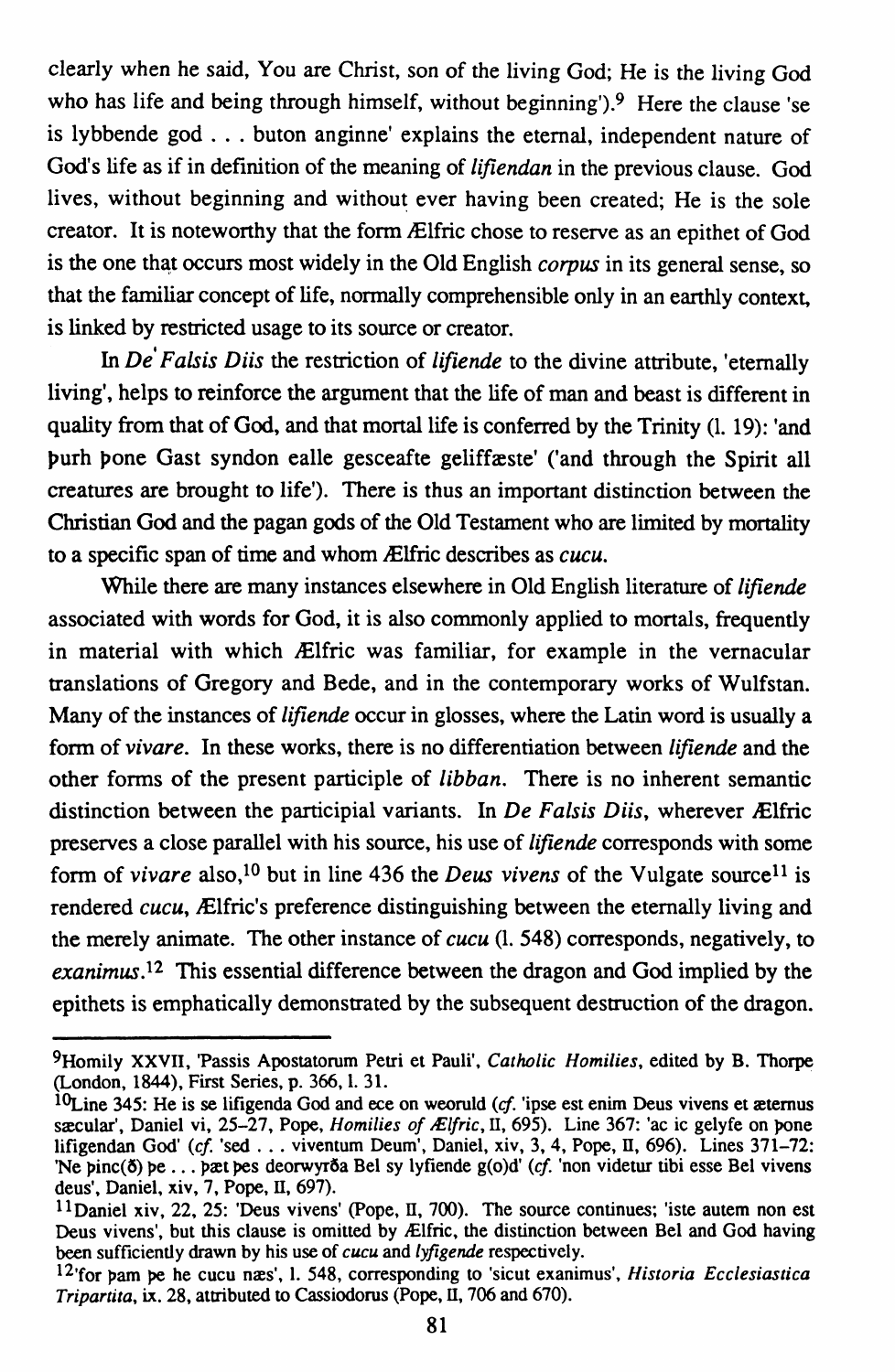On the sole occasion (1. 372) when *lifiende* refers to a being other than God, when Darius falsely attributes it to Bel, the application elicits the response. 'Ne dwela tu, cyning' ('Do not err, King').

In Ælfric's work, as elsewhere, *cucu*, refers to mortal life, but there are three examples in which some related form of *cucu* refers to eternal life granted by God to those, otherwise mortal, whose faith earns them redemption:

> (1) And we ealle cuma  $cuce$  to him togeanes of ure deade rande purh his drihtenlican mihte  $13$

> And we all come towards him alive, raised from our death by his lordly power.

> (2) Se be sootlice gelyfoon bone lyfigende fæder and his ancennedan sunu and on bone halgan gast, peah be he dead beo, he bið swa peah cucu.<sup>14</sup> He who truly believes in the living Father and his incarnate Son and in the Holy Spirit, though he be dead yet he will be alive.

> (3) He was  $\delta a$  dead burh ba Iudeiscan and he *cwicede* us be on hine lyfa $\delta$ .<sup>15</sup> He was then dead because of the Jews and he gave life to us who believe in him.

In these instances, life, whether physical and temporal or spiritual and eternal, is clearly an attribute of a creature, granted by God, a familiar theological concept. Similarly, in the Lindisfarne Gospels:

> (sicut enim pater suscitat mortuos et uiuificat sic et filius quos uult uiuificat) sux forõon se fæder auecceo oa deado & inlihteõ vel cuicao sux æc ðe sunu ðaða wil cwicað.<sup>16</sup>

> for as the Father wakes the dead and enlivens or quickens so also the Son quickens whom he wishes.

In yet another homily Ælfric clearly attributes the gift of life to God's creative power: 'And ælc sawul bið gesceapen ðurh god and ælces mannes lichama, þe on life bið cucu and se ðe elles gelyfð, he gelyfð gedwyld' ('And each soul is created by God and the body of each man who is quick in life and whoever believes otherwise believes a falsehood').<sup>17</sup> The notion of the soul as the essence of the life force originating in God appears in Gregory's Dialogues also: 'foroon swa swa bære sawle mægn cwicap and onstyreð pone lichaman swa pæt godcunde mægn gefyllað ealle gesceafta, be he gesceop' ('because just as the power of the soul quickens and

<sup>&</sup>lt;sup>13</sup>Letter to Wulfgeat, The Old English Version of the Heptateuch, edited by S. J. Crawford, EETS, o.s. 160 (1922; reprinted with additions, edited by N. R. Ker, 1969), pp. 15-75, 1. 80.

<sup>&</sup>lt;sup>14</sup>The Forty Soldiers'. Skeat, Ælfric's Lives of Saints, II, 246, II. 123-25.

<sup>&</sup>lt;sup>15</sup>'On a Martyr's Day', Twelfth-Century Homilies in MS Bodley 343, edited by A. O. Belfour (London, 1904; reprinted, 1962), p. 75, l. 20.

<sup>&</sup>lt;sup>16</sup>The Four Gospels in Anglo-Saxon, Northumbrian, and Old Mercian Versions, edited by W. W. Skeat (Cambridge, 1871-87; reprinted, Darmstadt, 1970), pp. 13-187, John 5. 21, p. 49.

<sup>&</sup>lt;sup>17</sup> Nativity of the Blessed Virgin Mary', Angelsächsische Homilien und Heiligenleben, edited by B. Assmann (Kassel, 1889; reprinted, Darmstadt, 1964), p. 37, ll. 319-21.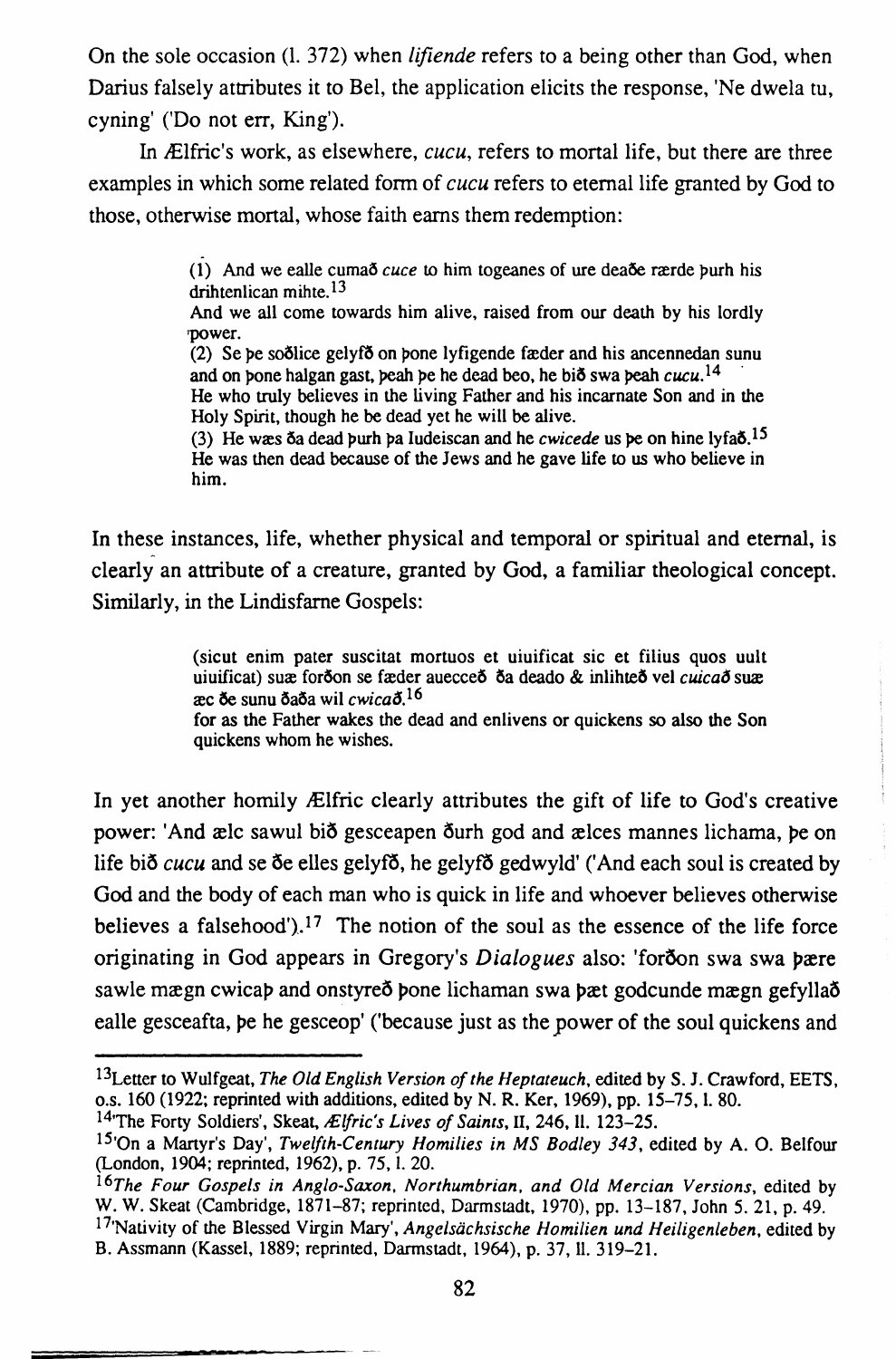moves the body so the Divine power fills all the creatures which He created').<sup>18</sup> Since *cucu* is usually employed as the antonym of *dead*, for example *'cuca* ooo dead'<sup>19</sup> and 'ægðer ge þam *cucam* ge ðam deadum',<sup>20</sup> it may be assumed that, in JElfric's usage, except in the specific examples given in which it refers to Godgiven eternal life, it always refers to mortal life deriving from God.

The eternal aspect of *lifiende* is not reflected in Wulfstan's revised homily based on *De Falsis Diis* nor in the Old Icelandic version in *Hauksbók*. Wulfstan's homily omits much of Ælfric's material, concentrating on the creation and worship of classical and Scandinavian gods. Thus he does not include the sections of *De Fa/sis Diis* dealing with the exposure of the priests of Bel, the slaughter of the dragon, and the destruction of the idol of Serapis where Ælfric's exclusive application of *lifiende* appears. However, Wulfstan's usage elsewhere suggests that he did not attribute to *lifiende* a concept of eternal life, but that it was considered simply as a variant of *libbende*: 'And ful micel hlafordswice eac bio on worulde pæt man his hlaford of life forræde oot land lifiendne drife' ('And it is very great treachery also if a man should deprive his lord of life or drive him, living, from the  $land$ '). $21$ 

The homily in *Hauksbók*, which is based substantially on *De Falsis Diis*.<sup>22</sup> retains more of Ælfric's material, but in only three places does the parallel text of JElfric contain either *lifiende* or *cucu.* In line 440,1Elfric's 'se pe is lyfigande God' has no equivalent in *Hauksb6k* which omits a brief section at that point, resuming a close paraphrase in the following clause. In none of those three cases where the Icelandic text retains a rendering of *cucu* or */ifiende* does it preserve the special denotation found in Ælfric:

| (1) He is se lifigenda God. (Ælfric, $1.345$ )<br>He is the living God.<br>(2) Ne pinc( $\delta$ ) pe, la, Danihel, pæt pes<br>deorwyrða Bel sy lifiende g(o)d. (Ælfric, ll.<br>$371 - 72$ | Hann er guð almattegr. (Hauksbók, p. 162, l. 9)<br>He is God Almighty.<br>Eigi pickir per sua Daniel sem Bel se lifande gud.<br>$(Hauksbók, p. 162, 11. 24-25)$ |
|--------------------------------------------------------------------------------------------------------------------------------------------------------------------------------------------|-----------------------------------------------------------------------------------------------------------------------------------------------------------------|
| Do not think, Daniel, that this precious Bel                                                                                                                                               | Do not think, Daniel, that Bel may be a living                                                                                                                  |
| may be a living god.                                                                                                                                                                       | god.                                                                                                                                                            |

<sup>18•</sup>Gregory the Great Dialogues', *Bischof Waerferths von Worcester Uebersetzung der Dialoge Gregors des Grossen,* edited by H. Hecht (Leipzig and Hamburg, 1900-07; reprinted, Darmstadt, 1965), p. 268, I. 16.

*<sup>19</sup>King Alfred's Orosius,* edited by Henry Sweet (London. 1883; reprinted, 1959), p. 134, I. 23. <sup>20</sup>Se læssa creda', *Homilies of Ælfric*, edited by B. Thorpe (London, 1844–46), Second Series, p. 596, I. 6.

<sup>21</sup>Bethurum, *Homilies of Wulfstan,* p. 263, 11. 79-81.

<sup>22</sup>Arnold Taylor, *'Hauksbók* and *Ælfric's De Falsis Diis', Leeds Studies in English, n.s.* 3 (1969), 101-09.